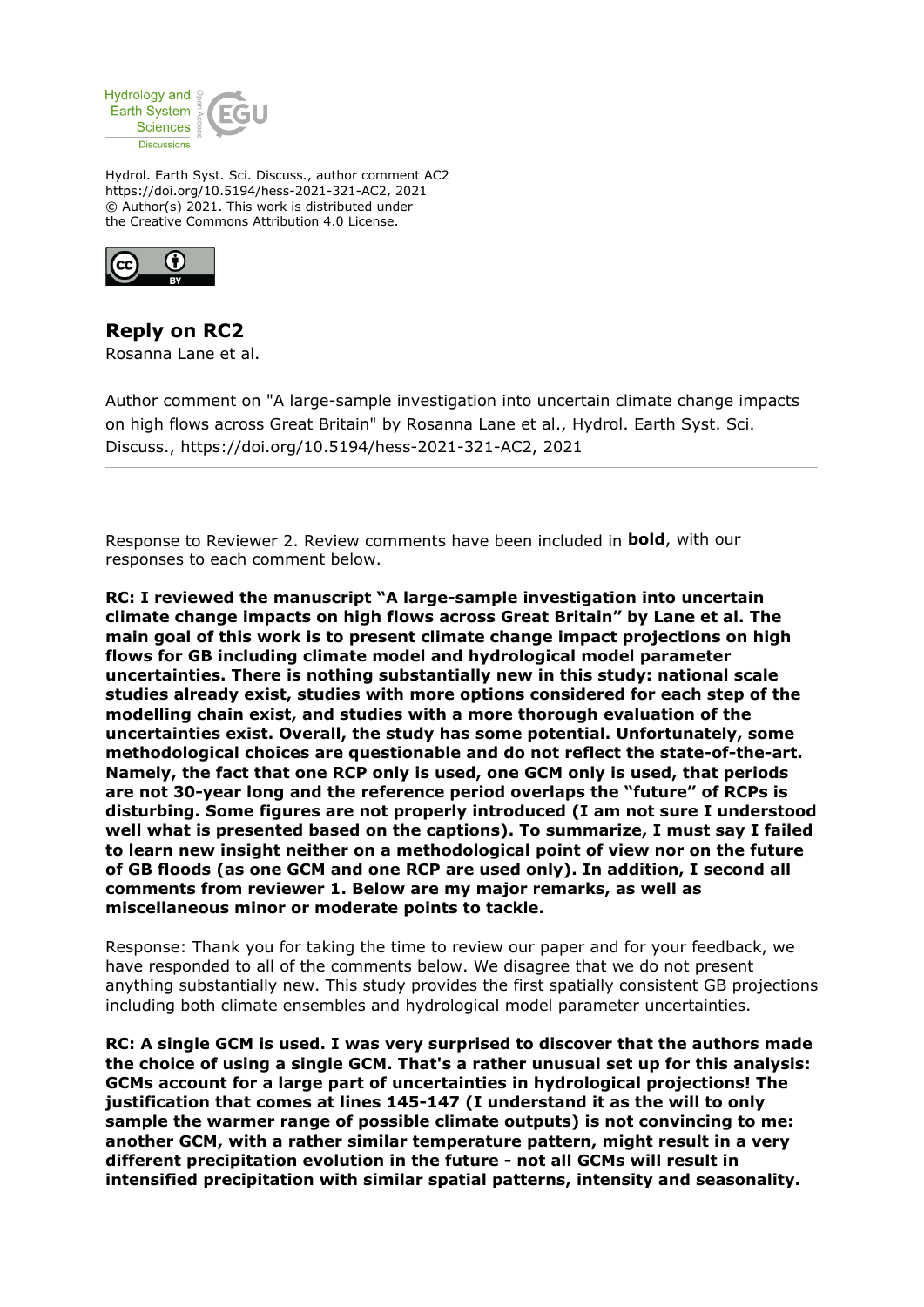## **As a consequence, the use of this single GCM might be interesting to estimate the warmer range of future temperature, but not at all to estimate the future range of hydrological variables!**

Response:

We defer to the same responses we provided to Reviewer 1.

The aim of this study was to explore hydrological model parameter uncertainties within a national climate impact study. We selected the UKCP18 climate projections to help us meet this aim as they have many advantages over other products, including 1) they were the nationally recognised highest resolution RCM climate model outputs available for a continuous run period over GB, 2) they were specifically developed for the UK and previous UKCP products have formed the basis of UK climate policy (Murphy et al. 2018), 3) they include a measure of climate uncertainty through the use of an RCM ensemble, 4) as RCM projections they are high resolution (12km) and have full spatial and temporal coherence which is needed for a spatially distributed hydrological model, 5) they are the newest national climate projections for GB, including the latest developments in climate modelling capability and scientific understanding, and have not yet been comprehensively analysed in other studies.

 The UKCP18 projections only included RCM simulations for a single GCM, but still explored some climate uncertainties through the use of an RCM ensemble. This approach was also used for the UKCP09 climate projections which have been used in many UK climate impact studies (e.g. Prudhomme et al. 2013, Bell et al. 2016, Kay et al. 2018). The RCM ensemble was considered sufficient for our aim of assessing the hydrological model uncertainties within a national climate impact study. Importantly, we also found that minor differences between the RCM runs resulted in a huge variation of hydrological implications, showing that the RCM parameterisations which may be expected to be less influential were crucial after all. We are aware that the use of a different GCM would produce differing results, and we mentioned this in our discussion (lines 445-452). In response to all reviewers commenting on the use of a single GCM, we will clarify why the UKCP18 product was chosen in section 2.3. We will also make the limitations of this clearer in the discussion, adding that other GCMs may result in different precipitation trends into the future.

 UKCP18 also only included RCM projections for the RCP8.5 scenario. We considered this the most important scenario to look at for two reasons: 1) it shows the 'worst case' and so will most likely show the largest expected changes, 2) the emissions in RCP8.5 are in close agreement with historical total cumulative CO2 emissions and more and more are looking like a plausible future (Schwalm et al. 2020). But again we recognise that our results would have been different if an alternative scenario had been used, and we acknowledge that it is best to use multiple scenarios if the information is available. In response to reviewer comments, we will 1) add a sentence to section 2.3 emphasizing that the RCP8.5 was the only available scenario and gives a 'worst case', 2) expand on the discussion of missing uncertainty sources to include emissions scenario and the impact this might have.

**RC: Choice of the study periods. The authors state that "changes in flow metrics between the baseline (1985 –2010) and future (2050 –2075) periods were evaluated.". Why these choices? These are quite unusual for several reasons: - the baseline contains 5 years with "future" GHG emission trajectories (2006-2010)**

**- the periods do not cover the classical 30-year period used to estimate climatology (WMO recommendation)**

**In addition, nowadays many studies assess the impact of climate change over the whole future period, using moving windows, which is a clear step forward as**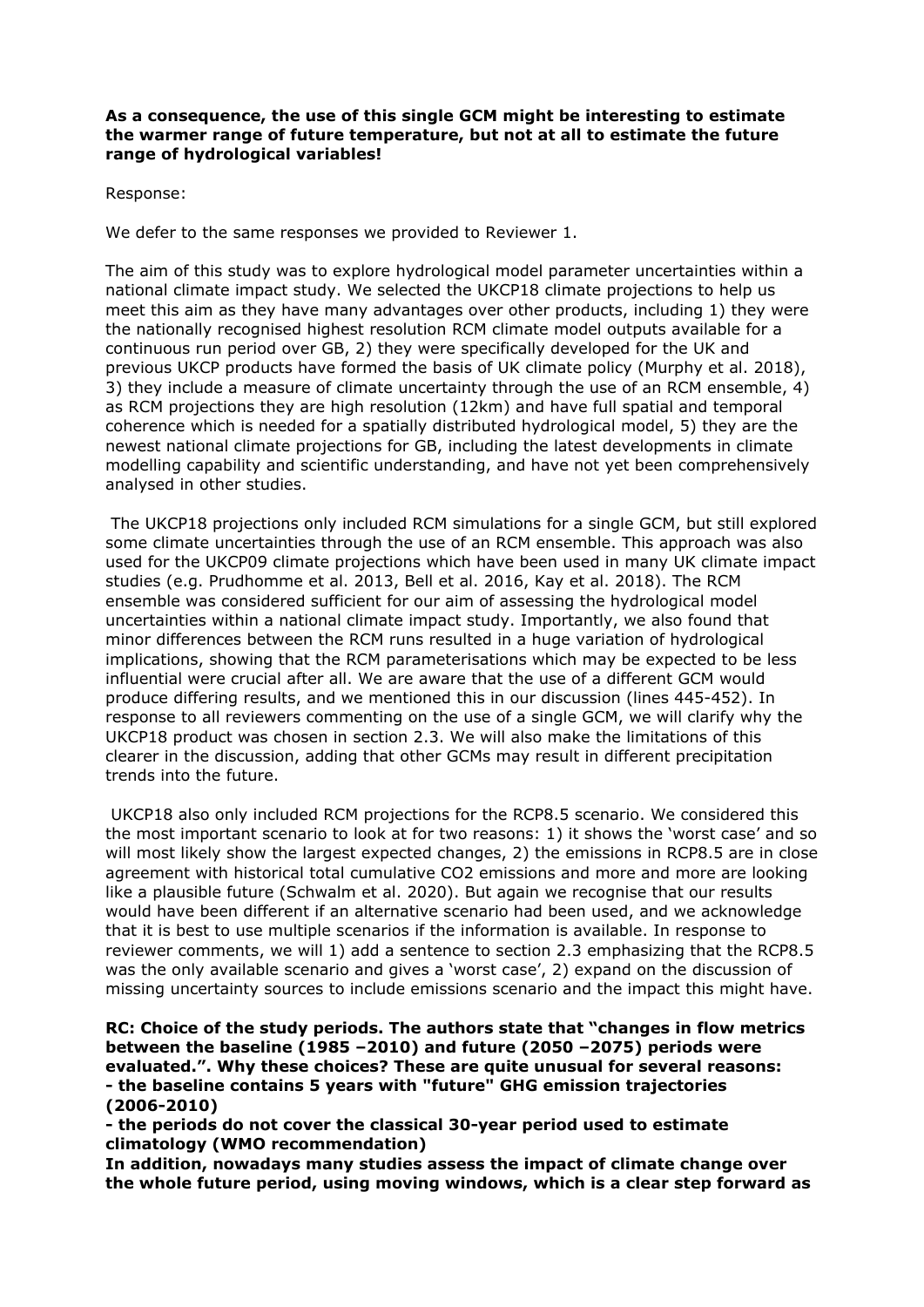**it allows to identify emergence times and trends.**

**Warmup period: Line 233: I find this justification rather disappointing. There are many ways to avoid throwing 5 years of climate data during the pre-RCP period (i.e. < 2005):**

**- using RCM data < 1981 for warmup (but I understand that it was not made available by Met Office, which is very surprising as most climate models usually start in 1950 or 1970 at least)**

**- using observed climate data from <1981 for warmup**

**- recycling RCM data from 1981-1985 for obtaining 1981 initial states**

Response:

The 25-year baseline and future periods were selected to allow the maximum distance between the baseline and future.

The choice of a 1985-2010 baseline was due to 1) the need for a long model spin-up period as this is required for some catchments in the south-east of England, 2) the choice to have baseline and future periods that were at least 25 years long.

Thank you for your suggestions on how to reduce the need for a long model spin-up, we will consider these options for future work and of course would have used RCM data pre-1981 if it had been available. You are correct that the 2006-2010 climate data does include an element of predictive information, but 1981-2010 is the standard baseline of the WMO and is offered as an alternative baseline for users of the UKCP18 products (Murphy et al. 2018).

We agree that moving window analysis enables an interesting analysis of trends, and will consider this for future work. However, our aim was to present a national overview of potential changes using a spatial model, and this is easiest to visualise using baseline and future time-slices.

## **RC: Partially wrong assertions: Line 331: This assertion is partially erroneous for me. The sources of uncertainties depend a lot on the indicator that is studied. This is not necessarily true for low flows, as shown in more recent studies as those cited by the authors.**

Response: Thank you for highlighting this and for your suggested references, we agree with your comment. We will amend this sentence to "RCM parameters were a larger source of uncertainty in median and high flow changes than hydrological model parameters (see Figure 6). This finding agrees with previous studies that have investigated high flows, which generally find climate models to be the largest source of uncertainty in hydrological climate impact assessments (Addor et al., 2014; Bosshard et al., 2013; Kay et al., 2009)."

## **RC: In addition, RCPs also represent an important source of uncertainty that is not considered in this study.**

Response: See our response to the 'A single GCM is used' comment above.

References:

Bell, V. A., Kay, A. L., Davies, H. N., & Jones, R. G. (2016). An assessment of the possible impacts of climate change on snow and peak river flows across Britain. Climatic Change, 136(3), 539-553.